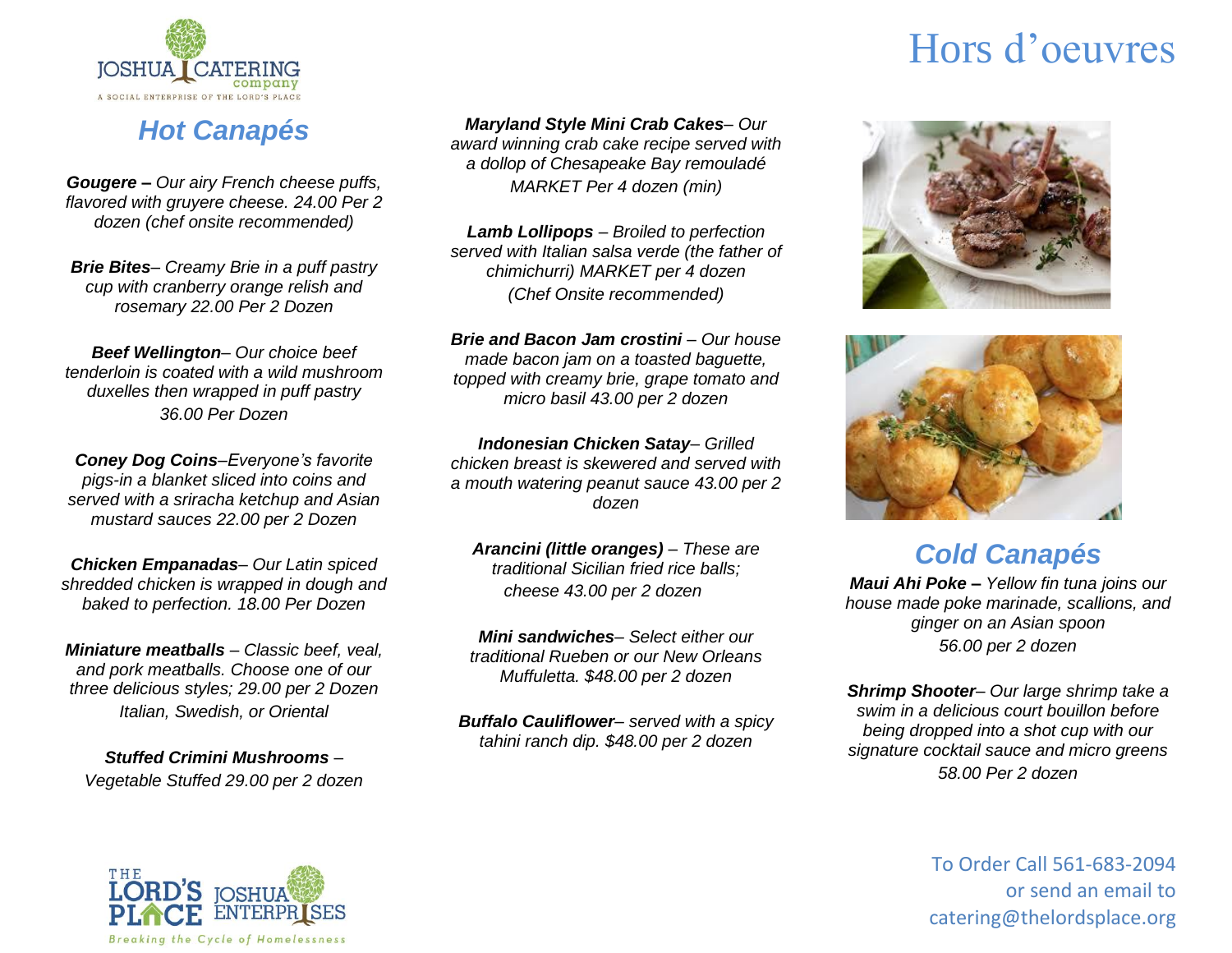

*Salmon Coins – We slice bagel chips and top it with Crème frâiche, smoked salmon and herbs 43.00 per 2 dozen*

*Caprese Skewers–Fresh Mozzarella is paired with ripe grape tomato and a basil leaf, the topped with balsamic glaze 29.00 per 2 dozen*

*Beef Tenderloin Canapé– Sliced beef filet, herbed boursin cheese, roasted red pepper and caramelized onion 58.00 per 2 dozen*

*Bacon Wrapped Dates– Dates stuffed with blue cheese and wrapped in bacon 58.00 per 2 dozen*

*Tea Sandwiches– Chose from our selection of three different crustless sandwiches on white or wheat Pullman; Ham & Brie with butter 22.00 per dozen Turkey, Chicken or BLT 22.00 per dozen Smoked salmon w/ Greek yogurt cream cheese 26.00 per dozen*

*Oysters on the half shell – Shucked and topped with our molecular gastronomy inspired mignonette caviar MARKET per dozen*

*Fig Jam Canapé –We top a crostini with goat cheese, fig preserves and a mint parsley pesto 43.00 per 2 dozen*



*Soppressata Cups – We fill our house made Soppressata cups with artichoke, roasted red pepper, mozzarella and micro greens 29.00 per dozen*

*Shrimp Ceviche Peruvian– Shrimp "cooked" in fresh lime juice, onions, ahi limo chiles and micro cilantro then served on our chic Asian spoon. 29.00 Per dozen Thai Beef in cucumber cup – Sliced filet beef is tossed and marinated with red onion, fresh mint, coriander, fish sauce, fresh lime juice, brown sugar and then served in an English cucumber cup 29.00 per dozen*

*Bruschettas–Artichoke Topped with our signature tomato blend. 43.00 Per 2 dozen Or Roasted grapes and ricotta 43.00 Per 2 dozen*



## Hors d'oeuvres



#### *Platters & Displays*

*Cheese board– we use a variety of cheeses; French brie and goat cheese, cheddar, gorgonzola, gruyere and pair them with dried fruits, jam and crusty baguette coins. Serves 8-10 47.00*

*Grand Charcuterie board– Prosciutto di Parma, Soppressata, mortadella, capicola, pate de campagna, chicken liver pate, and mushroom pate served with cornichon pickles, crusty baguette coins serves approx 25, 234.00*

*Antipasto –Roasted red peppers, kalamata olives, pepperoncinis, Caprese skewers, marinated artichoke, jardinière vegetables, and cornichon pickles Serves 10, 42.00*

> To Order Call 561-683-2094 or send an email to catering@thelordsplace.org